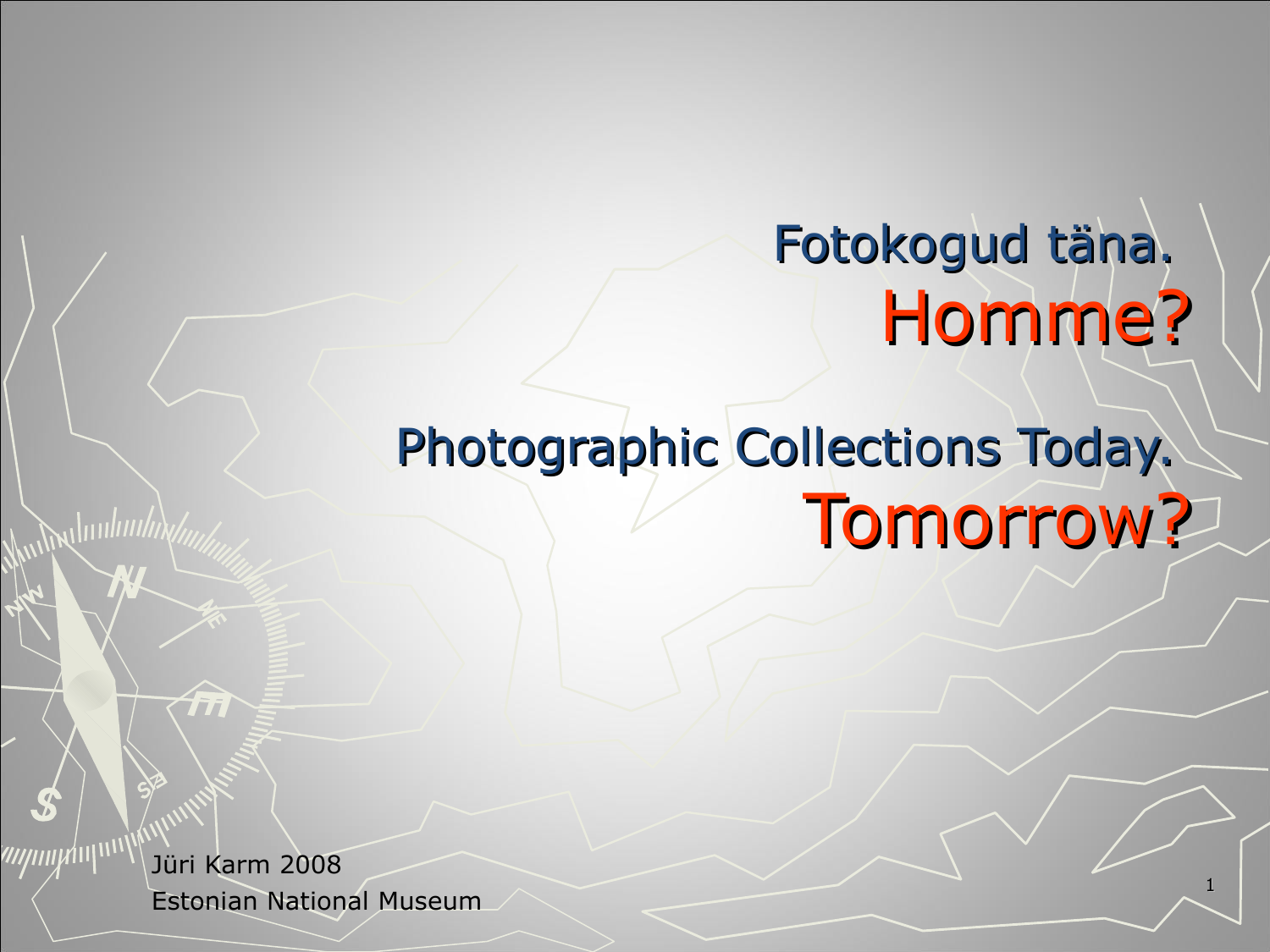

Vocabularies used on websites of European Cultural institutions in 2005

<http://www.minervaeurope.org/publications/multilingualismandthesaurus.htm>

mpmphip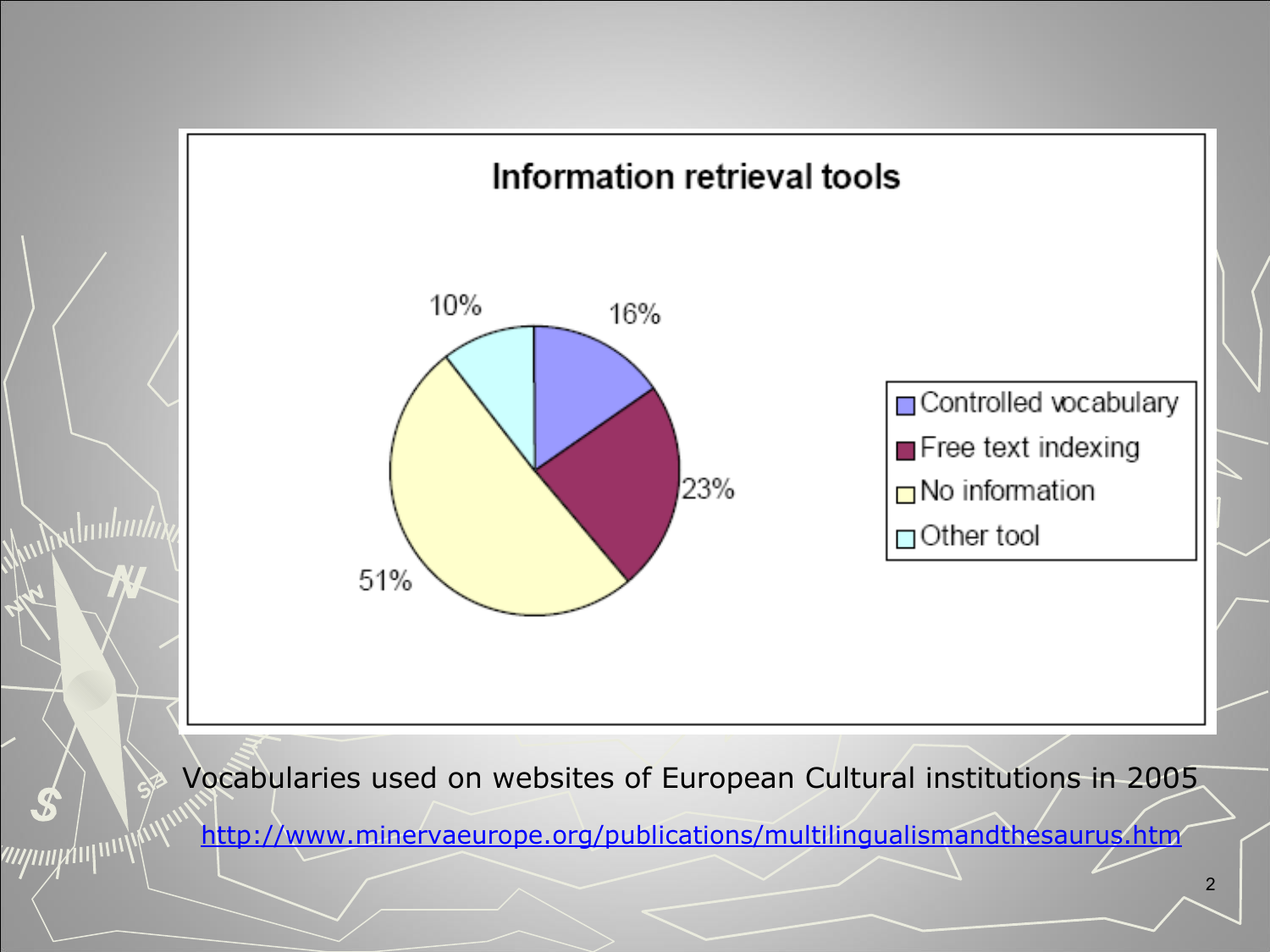### Fotokogu Alfabeetiline Kartoteek.doc (Created 23.11.2006) Alphabetical catalogue of the photographic collection

(AAT)

. . . . . . evakueerimine vt. ka ajalugu - evacuation, see also history (Activities) farmid - farms The Chilects) filmid, filmimine  $\sim$  - films, filming  $\sim$  (Objects, activities) fotoateljeed / photographers studios (Objects) fotograafid - photographers / Agents) fotograafia - photography (Processes and techniques) ambrotüübid - ambrotypes (Photographs by form)  $ferrorüübid$   $\qquad$  ferrotypes  $(fProtopraphs by form)$ aktifotod - nudes laadafotod and a fair photographs ateljeefotod ateljeefotod ateljeefotod ateljeefotod ateljeefotod at a studio photographs (Ph-s by subject type) grupipildid  $\rightarrow$   $\rightarrow$   $\rightarrow$   $\rightarrow$  group photographs perekonnapildid / **Camily photographs** portreed - portraits  $\mathsf{gaas} \geqslant \mathbb{R}$  - gas (Materials) galeriid (Objects) - galleries (Objects)  $\mathbb{E} \left[ \mathbb{E} \left[ \mathbb{E} \left[ \mathbb{E} \left[ \mathbb{E} \left[ \mathbb{E} \left[ \mathbb{E} \left[ \mathbb{E} \left[ \mathbb{E} \left[ \mathbb{E} \left[ \mathbb{E} \left[ \mathbb{E} \left[ \mathbb{E} \left[ \mathbb{E} \left[ \mathbb{E} \left[ \mathbb{E} \left[ \mathbb{E} \left[ \mathbb{E} \left[ \mathbb{E} \left[ \mathbb{E} \left[ \mathbb{E} \left[ \mathbb{E} \left[ \mathbb{E} \left[ \mathbb{E} \left[ \mathbb{$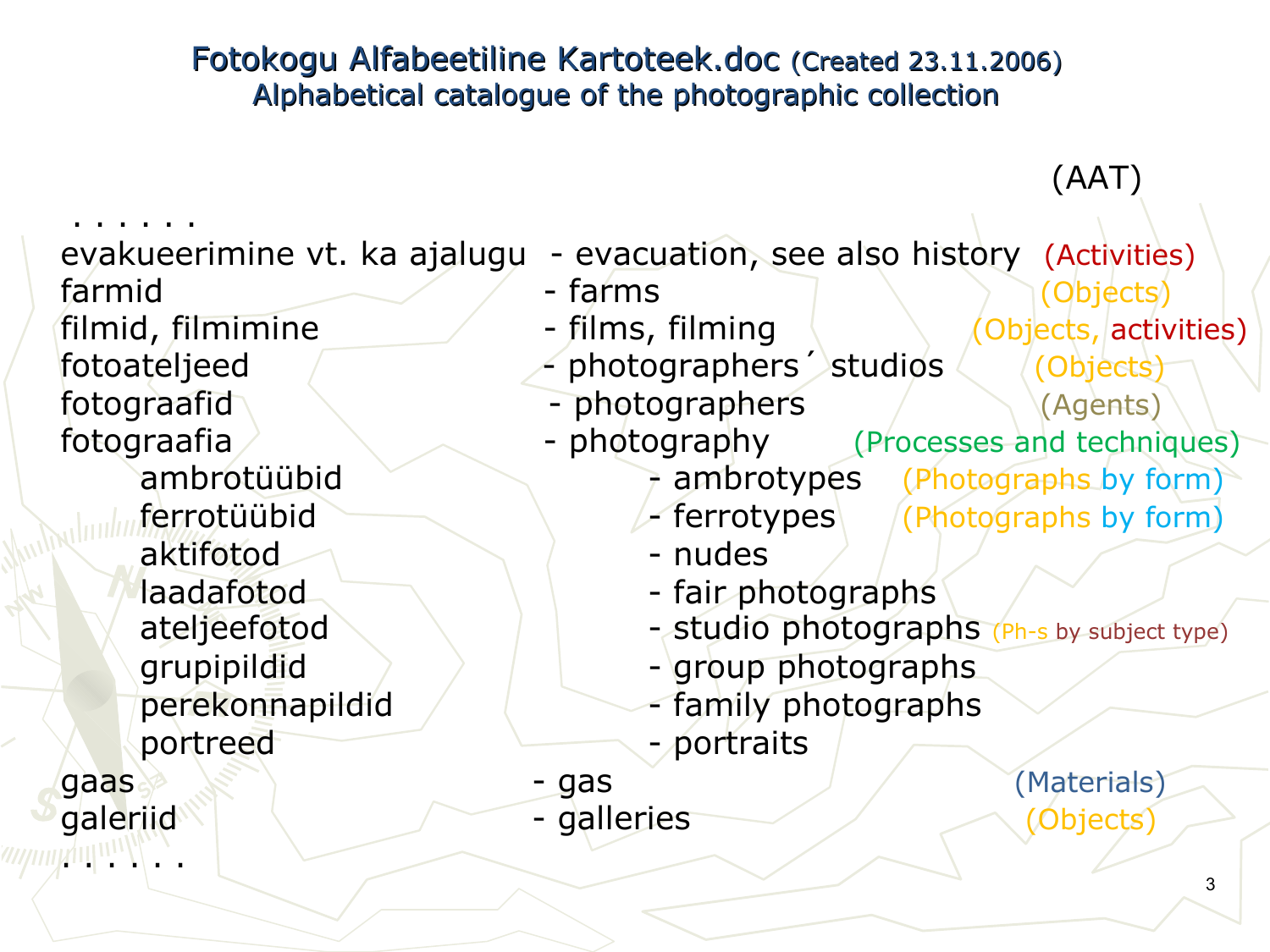## Database Window / Tables (Access)

| Teema                                              | <b>Topic</b>                                       |
|----------------------------------------------------|----------------------------------------------------|
| farmid                                             | farms                                              |
| festivalid                                         | festivals                                          |
| filmid, filmimine                                  | films, filming                                     |
| fotoateljeed                                       | photographer's studios                             |
| fotograafia                                        | photography                                        |
| fotograafia, aktifotod                             | photography, nudes                                 |
| fotograafia, ambrotüübid                           | photography, ambrotypes                            |
| fotograafia, ateljeefotod                          | photography, studio photographs                    |
| fotograafia, ateljeefotod, grupipildid             | photogr.-y, studio photographs, group photographs  |
| fotogr., ateljeefotod,                             | photogr.-y, studio photographs, family photographs |
| perekonnapildid<br>fotogr., ateljeefotod, portreed | photography, studio photographs, portraits         |
| fotograafia, ferrotüübid                           | photography, ferrotypes                            |
| fotograafia, laadafotod                            | photography, fair photographs                      |
| fotograafid                                        | photographers                                      |
| gaas                                               | gas                                                |
| galeriid                                           | galleries                                          |
| garaažid                                           | garages                                            |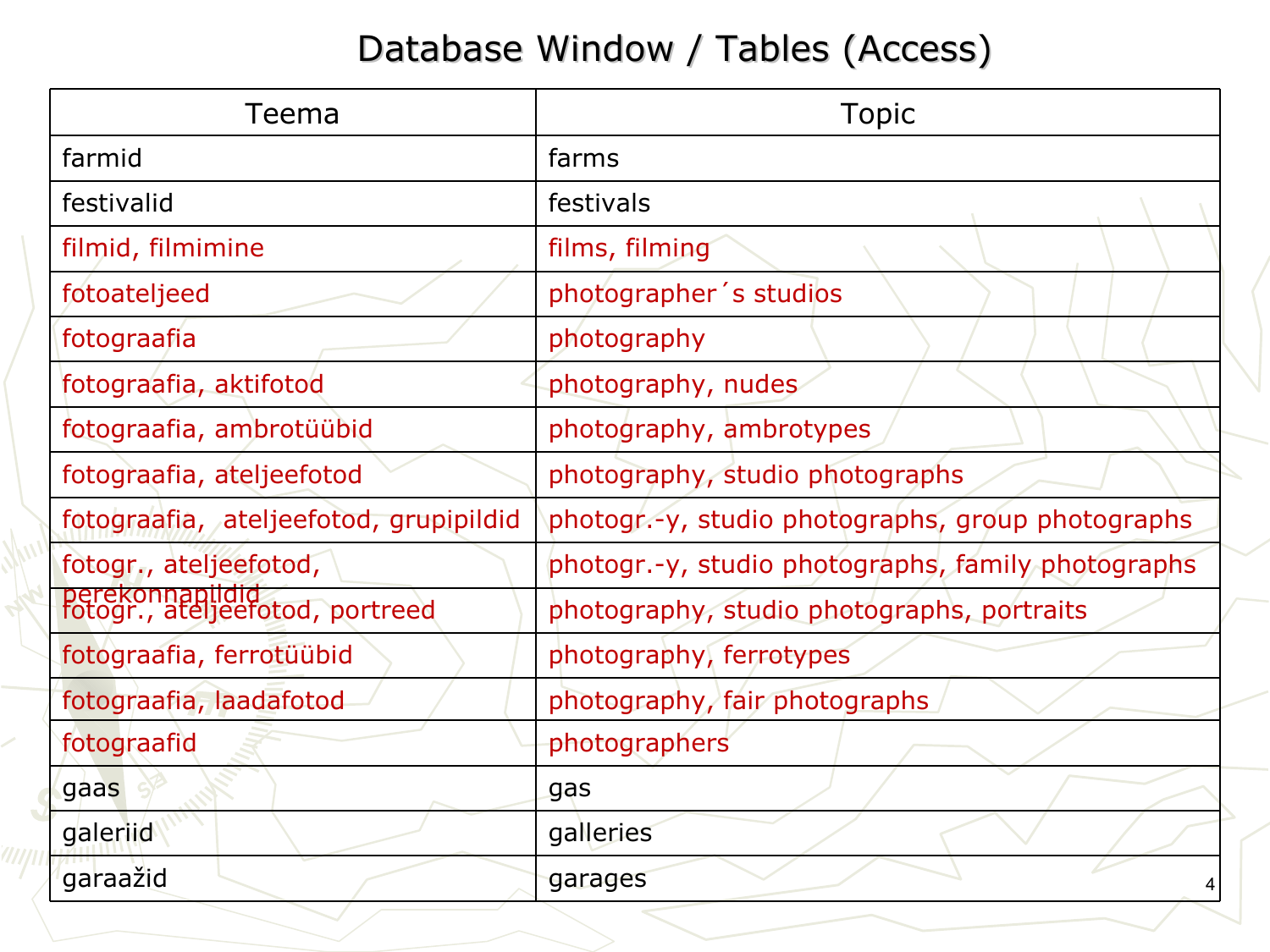## KVIS (Estonian Information System of Cultural Properties)

Tegevus>  $\leq$  ajalooga seotud teadused >  $\leq$  Activity >  $\leq$  sciences related to history aastaajad seasons aastapäev anniversary anniversary abielu marriage marriage hing the spirit spirit Sündmus> <administratiivsed sündmused> Event> <administrative events> aaderdamine aader aan aan aan de graining filmi- ja fotoasjandus /  $\sqrt{\frac{1}{\pi}}$  filming and photographing

Objektide komplekspäring and Complex inquiry for objects

<ajalugu ja sellega seotud teadused> < history and sciences related to it> <filmi- ja fotoasjandus > < filming and photographing> <fotografeerimine säilitusprotsessis> <photographing in preservation process>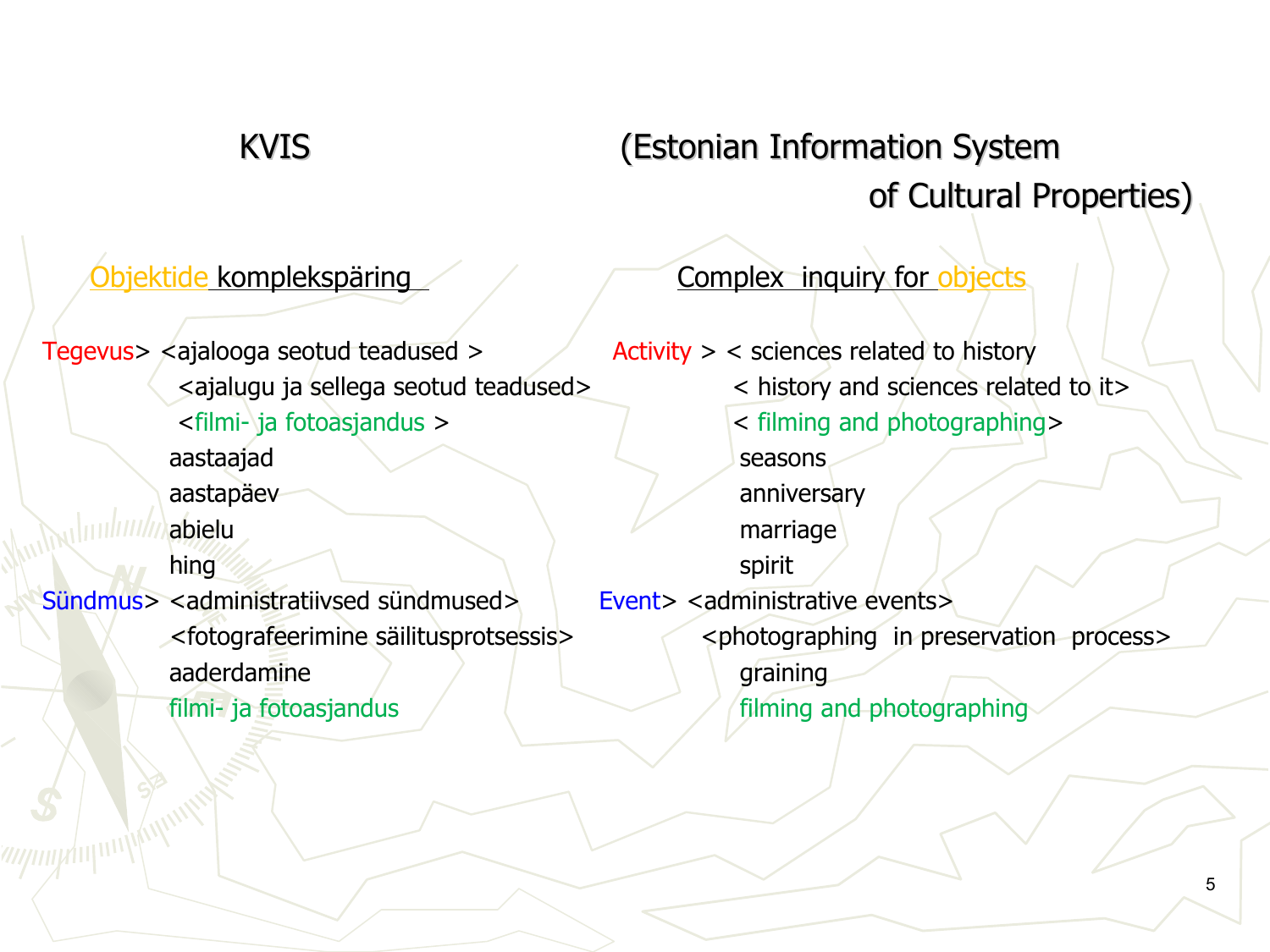**EVS-ISO 5127:2004 "Information and documentation - Vocabulary"**

### **2.3.3 Fotograafilised ja teised optilised dokumendid**

(Photographical and other optical documents)

**2.3.3.01** et **foto** en photograph, photo **2.3.3.02** et **dagerrotüüp** en daguerreotype **2.3.3.04** et **kolloodiummenetlus** AAT : collodion **processes** en *minimizo*llodion print AAT : Objects **2.3.3.05** et **albumiinmenetlus \\\\** AAT : albumen **process** en albumen print AAT Objects **2.3.3.06** et **ambrotüüp.** vitrotüüp / / / / / (collodion print) en vitrotype and AAT: ambrotypes (preferred) **2.3.3.07** et **ferrotüüp ferrotüüp ferrotüüp ferrotüüp** en ferrotype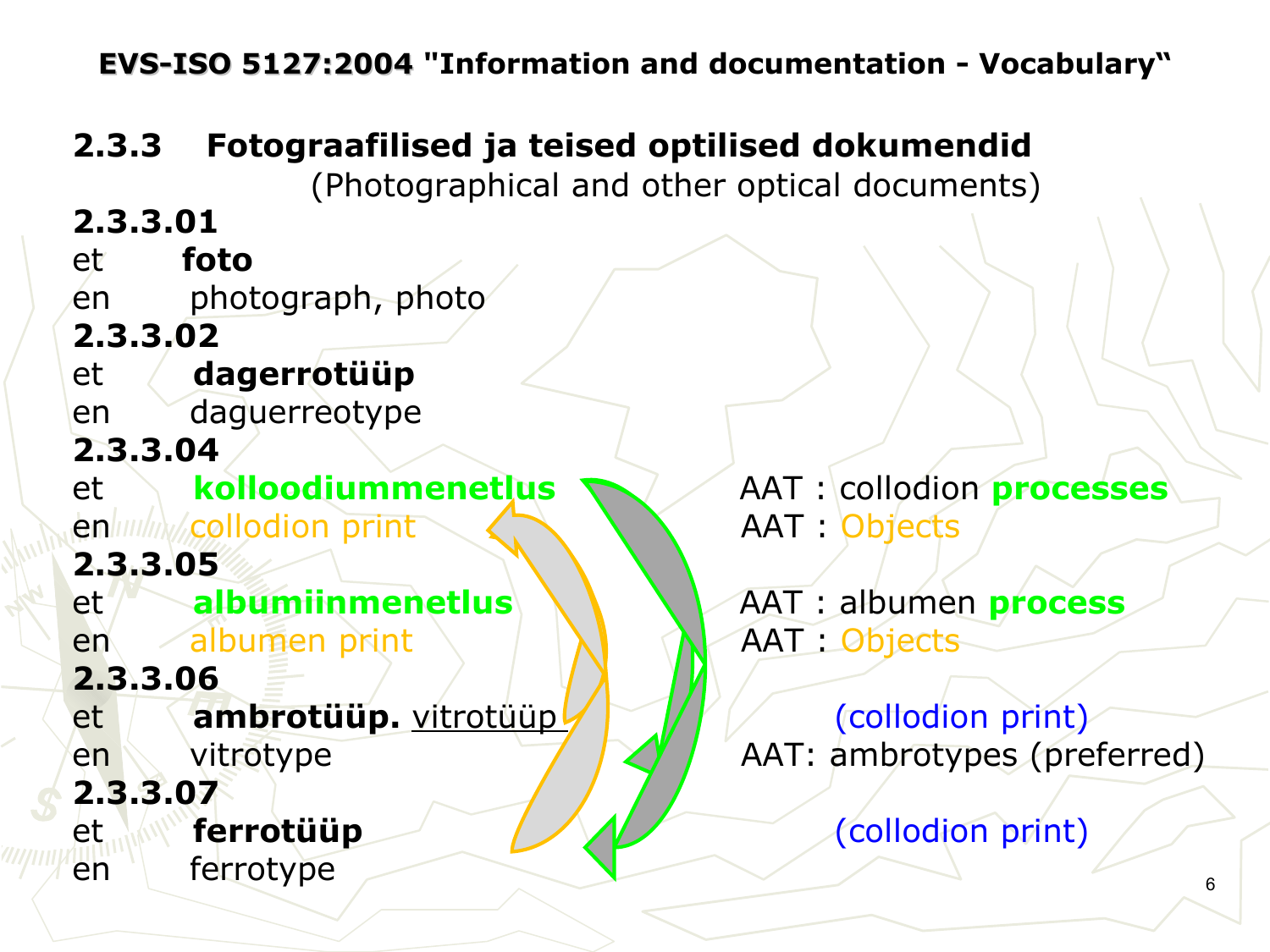**AAT (Art & Architecture Thesaurus)**

General structure

Top of the AAT hierarchies Associated Concepts Facet Associated Concepts Physical Attributes Facet Attributes and Properties Conditions and Effects Designe Elements Color Styles and Periods Facet Styles and Periods Agents Facet People **Organizations** Activities Facet **Disciplines** Functions Events Physical and Mental Activities Processes and Techniques Materials Facet Materials Objects Facet Object Groupings and Systems Object Genres **Components** Built Environment Furnishings and Equipment Visual and Verbal Communication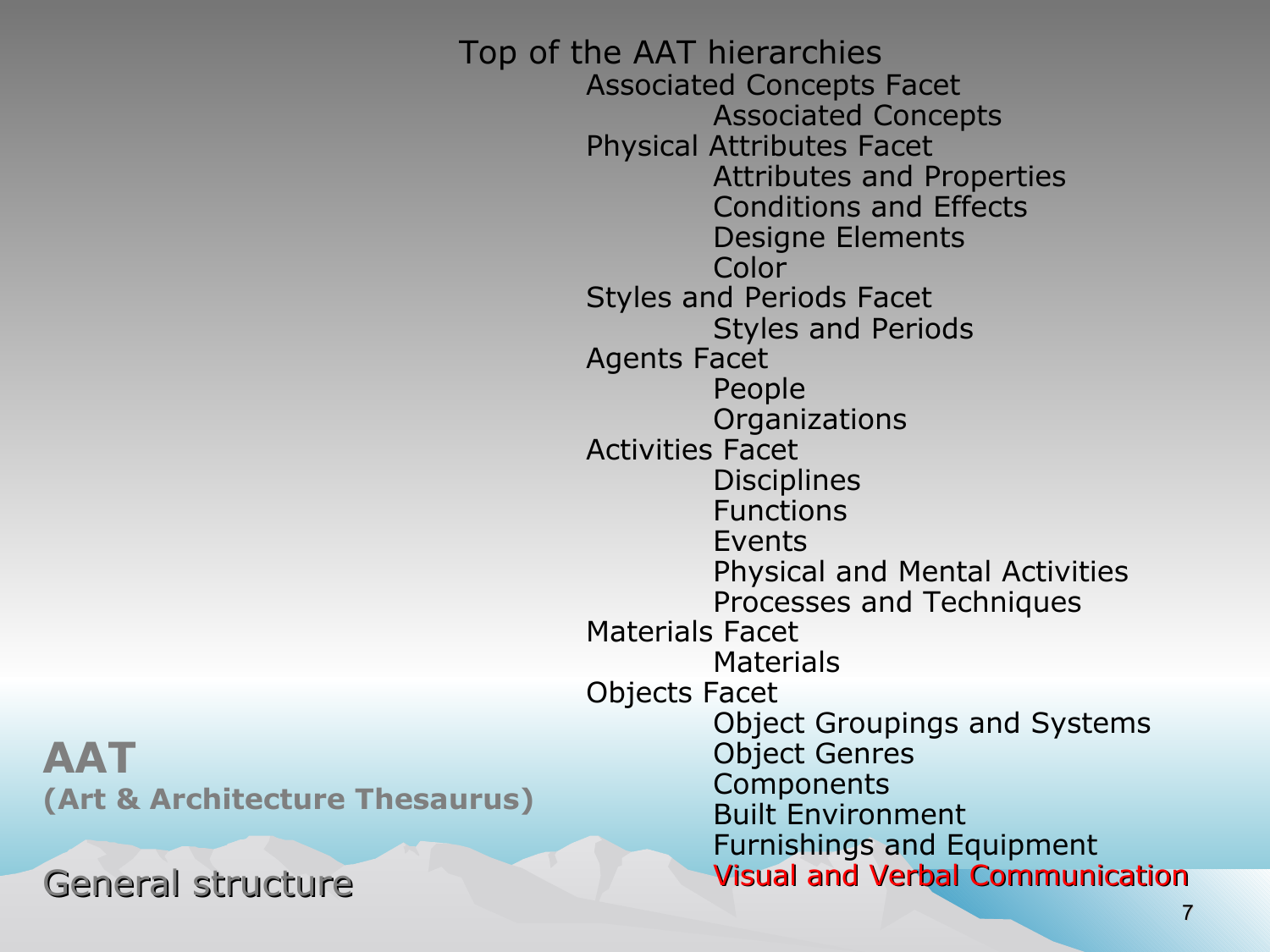<visual works by medium or technique> photographs <photographs by form> negatives (photographic) positives (photographic) <photographs by form: color> <photographs by form: format> <photographs by function> documentary photographs forensic photographs identification photographs news photographs <photographs by technique> <photographs by picture-taking technique> <photographs by processing or presentation technique> <photographs by subject type> astrophotographs fashion photographs film stills frame enlargements psychic photographs spirit photographs studio photographs **AAT**

General classification of photographs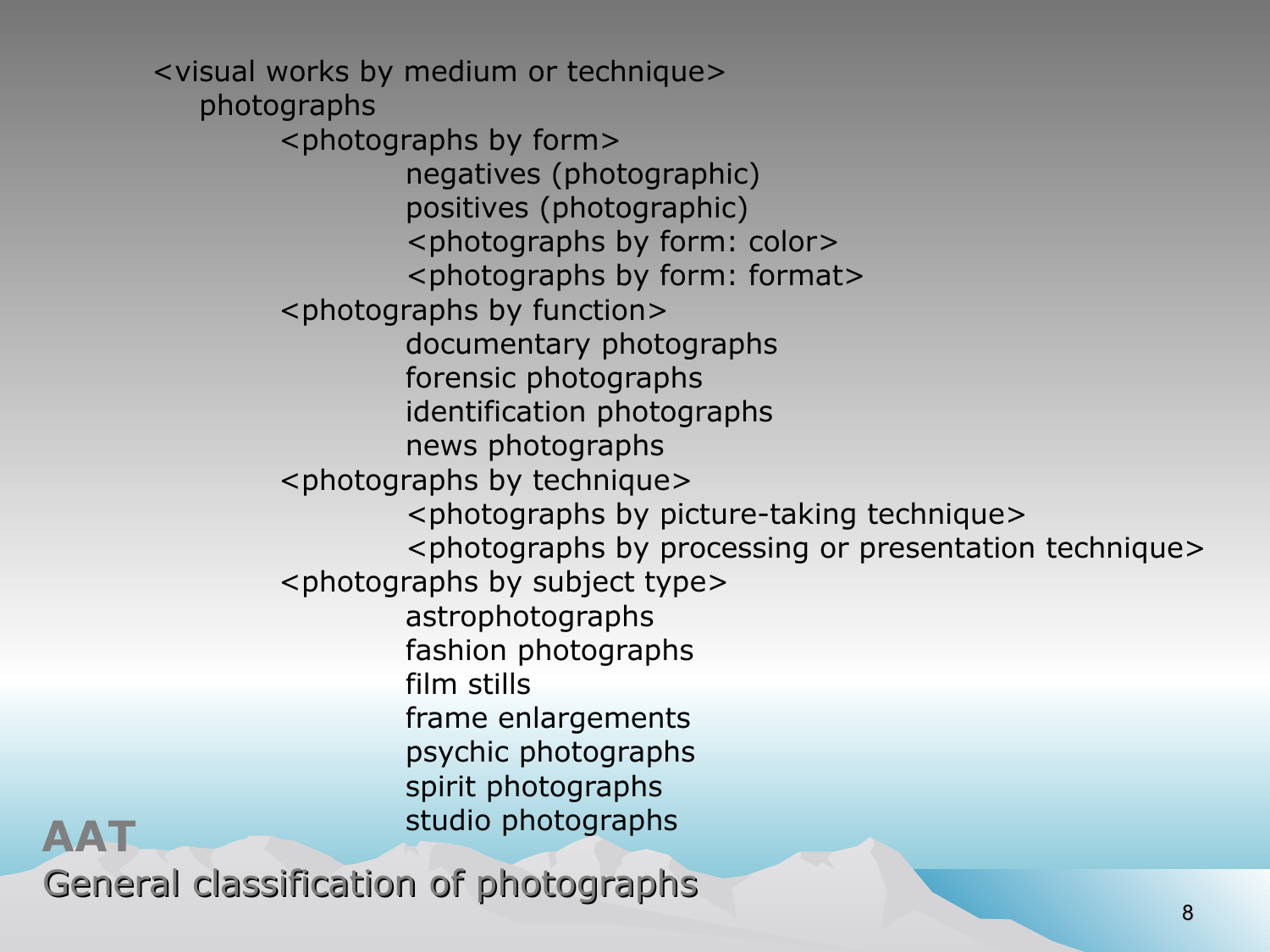photographs <photographs by form> positives (photographs) photographic prints <photographic prints by process> albumen prints crystalotypes hyalotypes (albumen prints) aristotypes chromogenic color prints chrysotypes collodion prints collodion transfers cyanotypes gelatin silver prints palladium prints pigment prints carbon prints gum bichromate prints oil prints platinum prints salted paper prints silver-dye bleach prints stabilisation prints **AAT**

Classification of photographic prints by process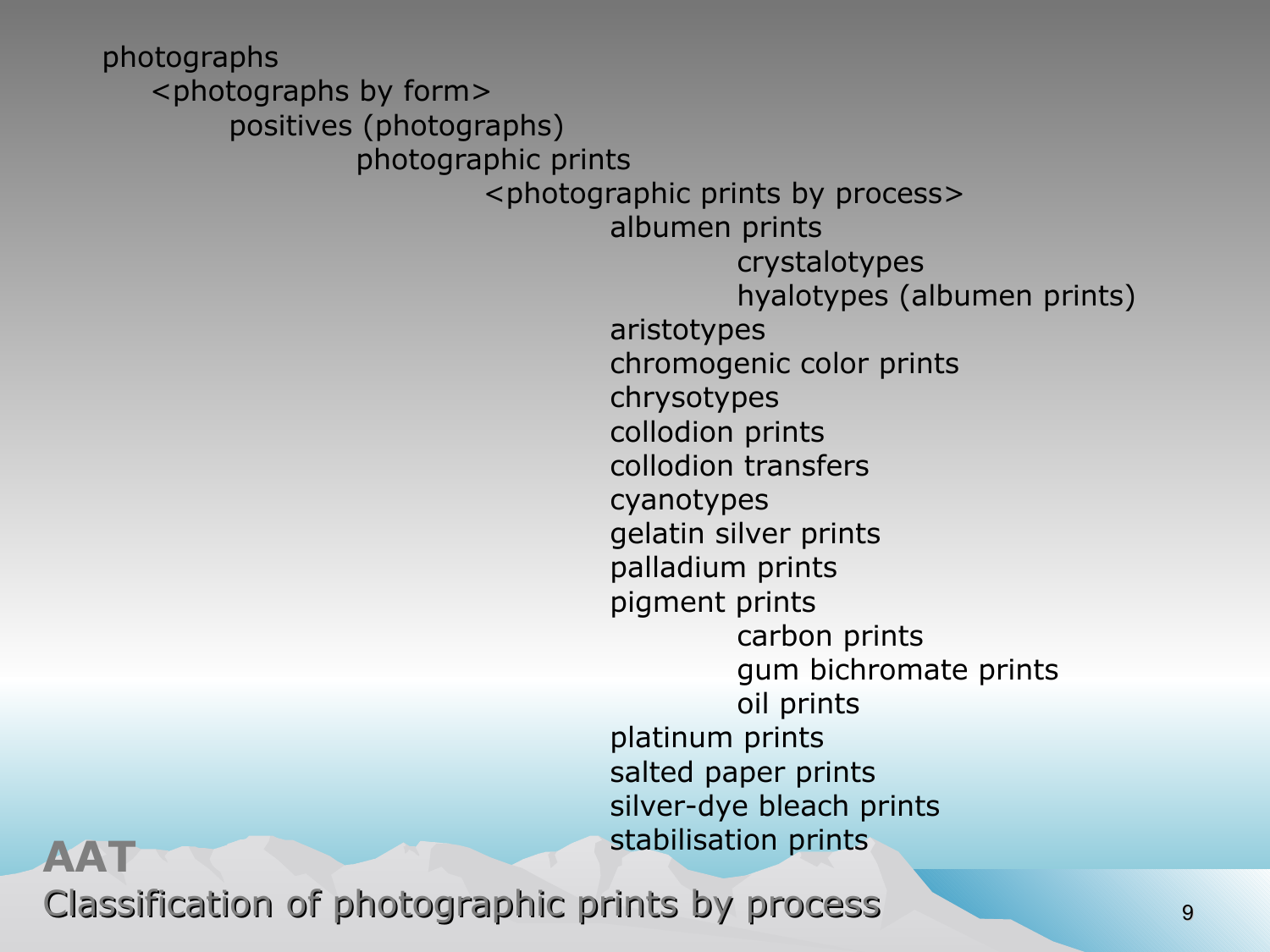

<http://www.minervaeurope.org/publications/multilingualismandthesaurus.htm>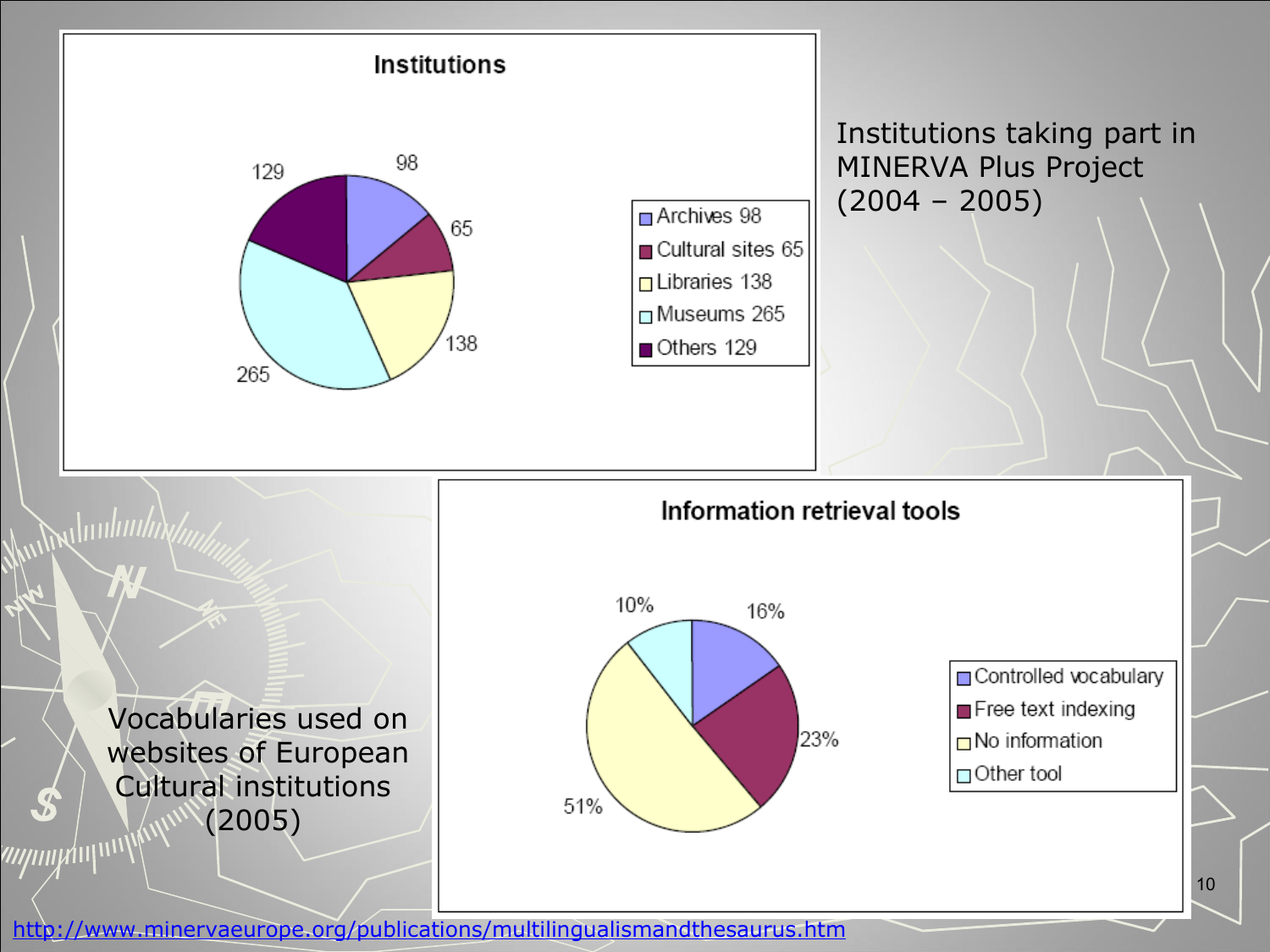(1) Art & Architecture Thesaurus [http://www.getty.edu/research/conducting\\_research/vocabularies/aat/](http://www.getty.edu/research/conducting_research/vocabularies/aat/)

(2) EVS-ISO 5127:2004 "Informatsioon ja dokumentatsioon. Sõnastik" (ISO 5127:2001 "Information and documentation - Vocabulary")

(3) How much information? 2003. Photo Marketing Association International [file://///Herald/www/research/projects/how-much-info-2003](file:///E:/Aldis/LFK/\\Herald\www\research\projects\how-much-info-2003)

(4) Multilingualism and Thesaurus <http://www.minervaeurope.org/publications/multilingualismandthesaurus.htm>

(5) Murdock, G. P. et al. 2004 Outline of Cultural Materials, Fifth Edition with modifications, Human Relations Area Files, New Haven, Connecticut, USA [http://www.yale.edu/hraf/Ocm\\_xml/newOcm.xml](http://www.yale.edu/hraf/Ocm_xml/newOcm.xml)